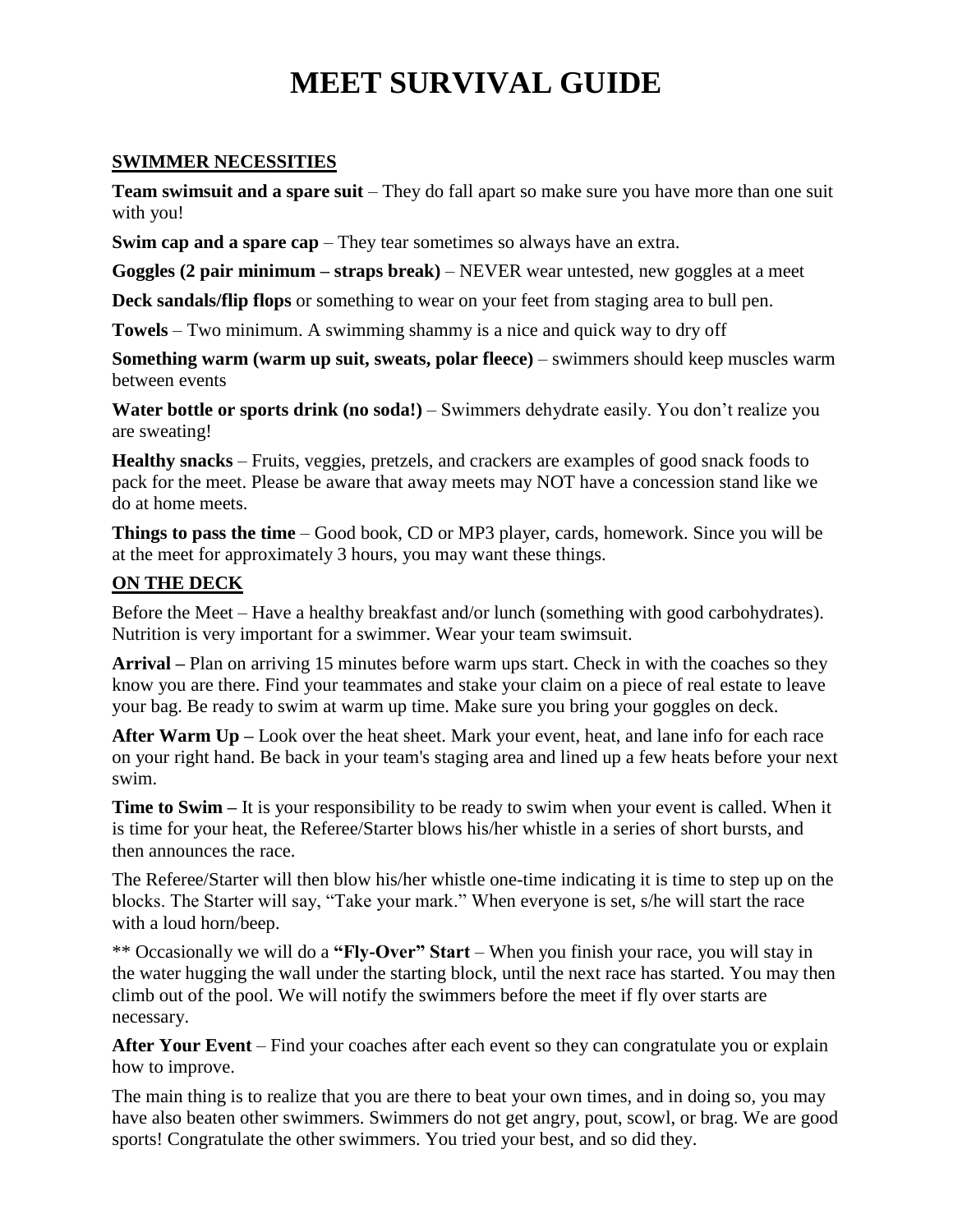**Waiting for your next event** –Have a drink (water or sports drink) and a light snack. Cheer for your teammates!

## **PARENT NECESSITIES**

**Sharpie Marker –** If you have a swimmer 10 years old or younger, help them put their Event, Heat, and Lane information on their hand.

**Meds –** If your child is asthmatic, don't forget their inhaler, this is the most important thing they own. Different environments have different triggers that can set off an attack. Make sure you can easily access their inhalers.

**Stadium Cushion or Blanket** - bleachers are much softer with a stadium cushion or blanket on them.

Lawn Chair - If you would like to relax in the rest area and read a good book while you are waiting for your swimmer's event, you may not want to sit on the floor, so bring a lawn chair. Lawn chairs are NOT allowed on the pool deck.

**Things to pass the Time -** Good book, office work. Since your swimmer will be at the meet for approximately 3 hours, you may want to catch up on some important things.

## IN THE STANDS

**Clothing -** All meets are usually hot and humid so wear lightweight clothing. You will be there for approx. 3 hrs.

**Arrival -** Plan on arriving 15 minutes before warm ups starts. Parents usually sit in the bleachers or in the lobby. Some meets get very crowded. Sit with other parents and get to know each other. We're a happy and friendly bunch! Please be courteous of others – try to avoid taking more space than you need. Please try not to store your swimmers bags in the bleachers. There are swimmers' rest areas at every pool where they can store their belongings.

**Heat Sheets -** Heat sheets are posted around the building. Make sure your swimmer's events are written on their hand, arm or leg so there is no confusion.

**During the Meet** – Cheer for the entire team!

**After the Meet -** Praise, congratulate or console your swimmer, but not criticize. After all, they have practiced and trained for many hours and are trying their best.

**Results -** When your swimmer's times are official, they will be posted on the team's website.

## **MEET PERSONNEL**

**Officials -** please do not disturb any swim officials during a meet.

**Referee/Starter –** The Referee is in charge of the swim meet. He or she is the person on the deck with the whistle who keeps the meet running. The referee settles any disputes or problems that occur during the meet. Parents should address any questions or concerns directly with the coach – not the referee. The Starter announces each race. After the Referee turns the heat over to the starter (with a hand signal), he or she tells the swimmers to "take their mark" and then starts the race (with loud horn or beep). If the starter sees a swimmer leave the blocks early or move during the start, the starter will disqualify the swimmer. The Referee must confirm false starts.

**Stroke & Turn Judge** – The stroke & turn judges watch the swimmers to make sure they are swimming the strokes according to USA Swimming Rules. If a stroke & turn judge sees an infraction, they will raise their hand indicating a possible disqualification. After the race, the judge will seek the swimmer (or coach if the swimmer is not available) and explain the reason for the disqualification.